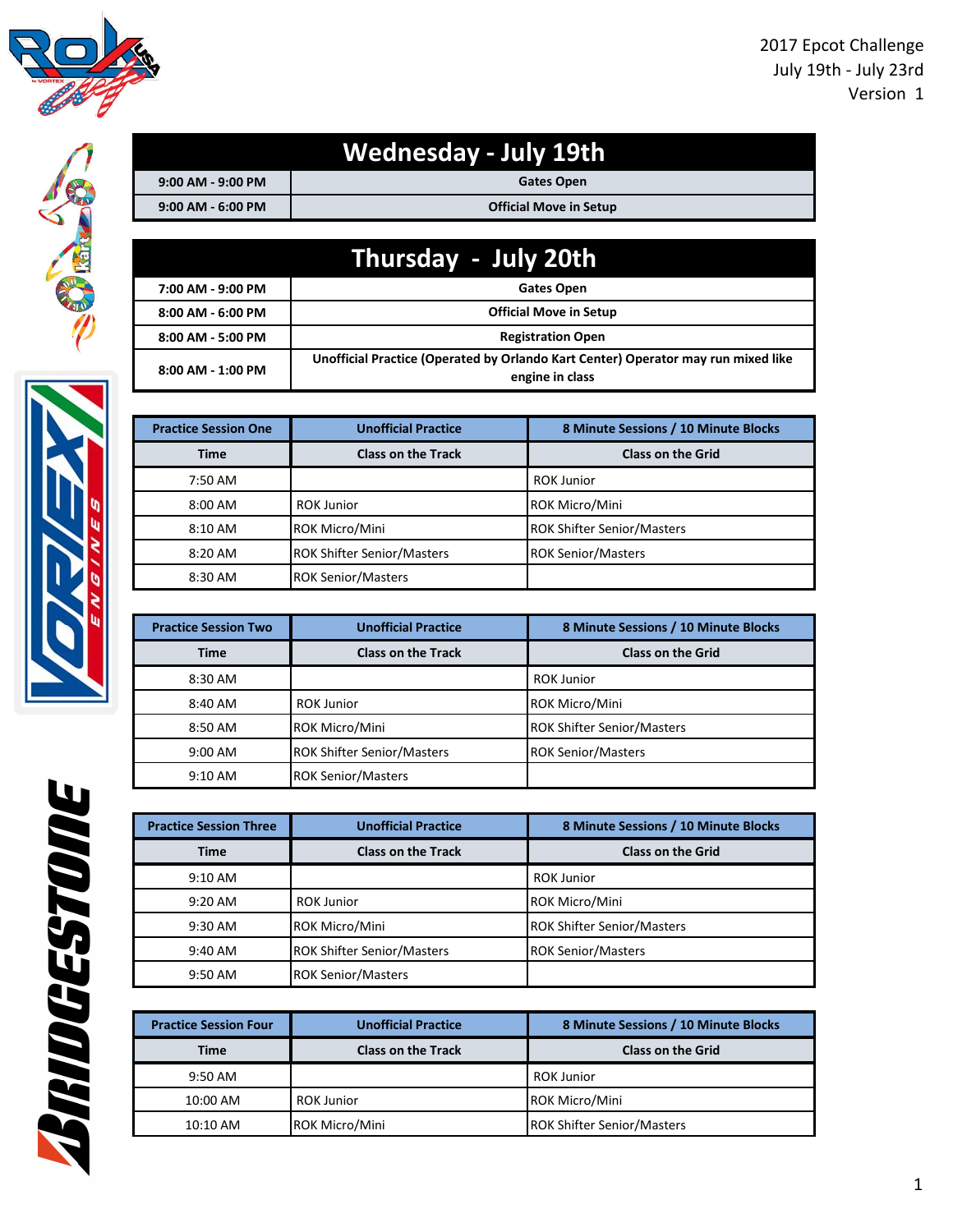2017 Epcot Challenge July 19th - July 23rd

Version 1



| 10:20 AM | <b>ROK Shifter Senior/Masters</b> | <b>ROK Senior/Masters</b> |
|----------|-----------------------------------|---------------------------|
| 10:30 AM | <b>ROK Senior/Masters</b>         |                           |

| <b>Practice Session Five</b> | <b>Unofficial Practice</b>        | 8 Minute Sessions / 10 Minute Blocks |
|------------------------------|-----------------------------------|--------------------------------------|
| <b>Time</b>                  | <b>Class on the Track</b>         | <b>Class on the Grid</b>             |
| 10:20 AM                     |                                   | <b>ROK Junior</b>                    |
| 10:30 AM                     | <b>ROK Junior</b>                 | <b>ROK Micro/Mini</b>                |
| 10:40 AM                     | <b>ROK Micro/Mini</b>             | <b>ROK Shifter Senior/Masters</b>    |
| 10:50 AM                     | <b>ROK Shifter Senior/Masters</b> | <b>ROK Senior/Masters</b>            |
| 11:00 AM                     | <b>ROK Senior/Masters</b>         |                                      |

| <b>Practice Session Six</b> | <b>Unofficial Practice</b>        | 10 Minute Sessions / 12 Minute Blocks |
|-----------------------------|-----------------------------------|---------------------------------------|
| <b>Time</b>                 | <b>Class on the Track</b>         | <b>Class on the Grid</b>              |
| 11:00 AM                    |                                   | <b>ROK Junior</b>                     |
| $11:10$ AM                  | <b>ROK Junior</b>                 | <b>ROK Micro/Mini</b>                 |
| 11:20 AM                    | ROK Micro/Mini                    | <b>ROK Shifter Senior/Masters</b>     |
| 11:30 AM                    | <b>ROK Shifter Senior/Masters</b> | <b>ROK Senior/Masters</b>             |
| 11:40 AM                    | <b>ROK Senior/Masters</b>         |                                       |

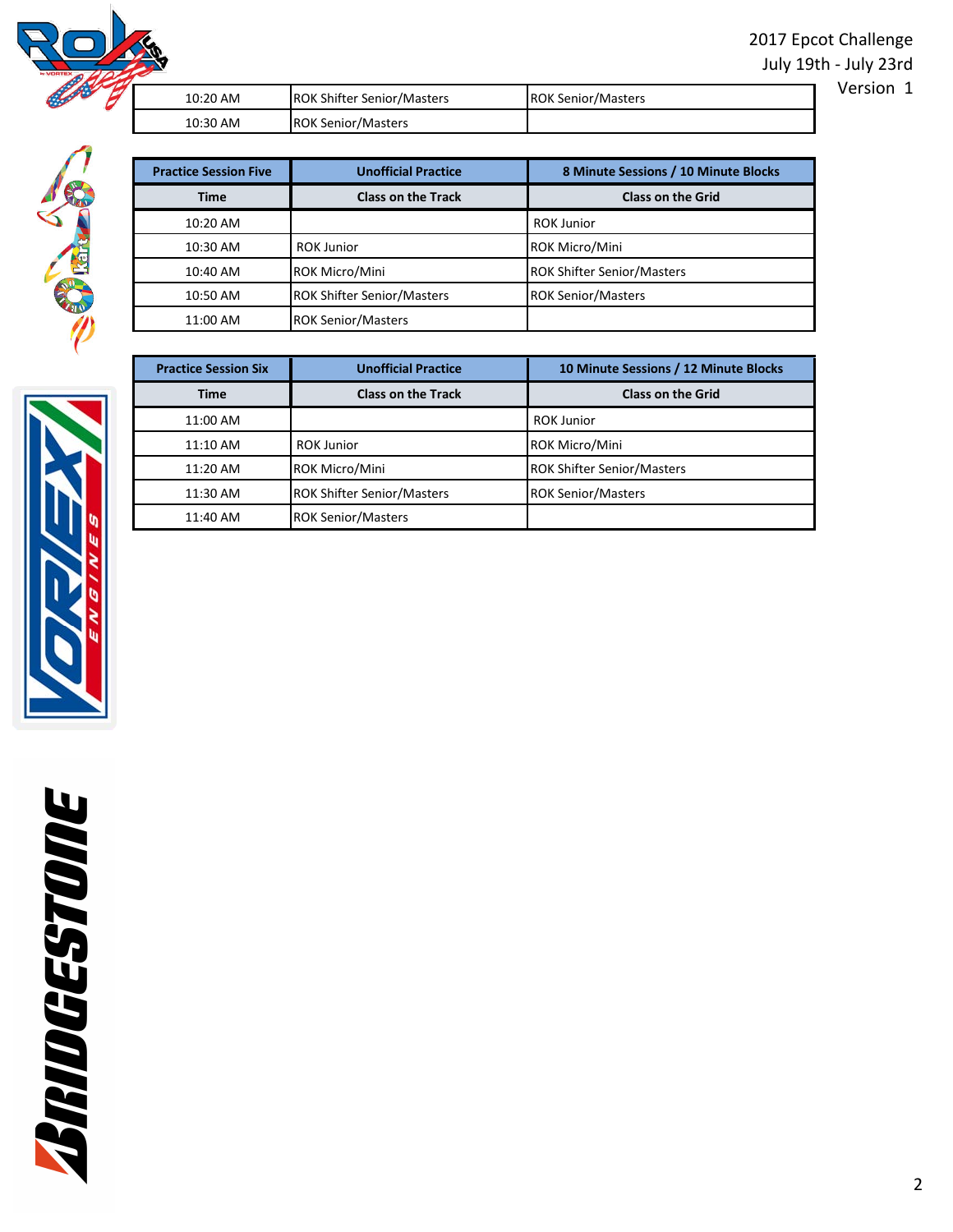

SIG

| Friday - July 21st    |                       |
|-----------------------|-----------------------|
| $6:00$ AM - 9:00 PM   | Gates Open            |
| $6:00$ AM $- 7:30$ AM | Transponder Pick up   |
| 7:00 AM - 8:30 AM     | Tire and Fuel pick up |

| <b>Practice Session One</b> | <b>Official Practice</b>  | 8 Minute Sessions / 10 Minute Blocks |
|-----------------------------|---------------------------|--------------------------------------|
| <b>Time</b>                 | <b>Class on the Track</b> | <b>Class on the Grid</b>             |
| 6:50 AM                     |                           | <b>Rok Mini</b>                      |
| 7:00 AM                     | <b>ROK Mini</b>           | <b>ROK Junior</b>                    |
| $7:10 \text{ AM}$           | <b>ROK Junior</b>         | <b>ROK Micro</b>                     |
| $7:20$ AM                   | <b>ROK Micro</b>          | <b>ROK Mini</b>                      |

### **Transponders Mandatory from this point**

| <b>Practice Session Two</b> | <b>Official Practice</b>  | 8 Minute Sessions / 10 Minute Blocks |
|-----------------------------|---------------------------|--------------------------------------|
| <b>Time</b>                 | <b>Class on the Track</b> | <b>Class on the Grid</b>             |
| 7:30 AM                     | <b>ROK Mini</b>           | <b>ROK Junior</b>                    |
| 7:40 AM                     | <b>ROK Junior</b>         | <b>ROK Micro</b>                     |
| 7:50 AM                     | <b>ROK Micro</b>          | <b>ROK Mini</b>                      |

| <b>Practice Session Three</b> | <b>Official Practice</b>  | 8 Minute Sessions / 10 Minute Blocks |  |
|-------------------------------|---------------------------|--------------------------------------|--|
| <b>Time</b>                   | <b>Class on the Track</b> | <b>Class on the Grid</b>             |  |
| 8:00 AM                       | <b>ROK Mini</b>           | <b>ROK Junior</b>                    |  |
| $8:10$ AM                     | <b>ROK Junior</b>         | <b>ROK Micro</b>                     |  |
| 8:20 AM                       | <b>ROK Micro</b>          | <b>ROK Mini</b>                      |  |

## **Tech sheet must be submitted to the tech officials by 9:00 AM**

| 8:30 AM - 8:55 AM       | <b>Drivers Meeting</b>    |                                                                                                                     |
|-------------------------|---------------------------|---------------------------------------------------------------------------------------------------------------------|
|                         |                           |                                                                                                                     |
| <b>Timed Qualifying</b> | <b>Official Session</b>   | PAVENTILILLIA PILLERA<br><u>lo khirilik terterilik i</u><br>(Micro/Mini 12 Minute Sessions / 15 Minute<br>المباحدات |
| <b>Time</b>             | <b>Class on the Track</b> | <b>Class on the Grid</b>                                                                                            |
| 9:00 AM                 | <b>ROK Mini</b>           | <b>ROK Junior</b>                                                                                                   |
| $9:10 \text{ AM}$       | <b>ROK Junior</b>         | <b>ROK Micro</b>                                                                                                    |
| $9:20 \text{ AM}$       | <b>ROK Micro</b>          | <b>ROK Mini</b>                                                                                                     |

| Heat 1      | <b>Official Session</b>   | Micro & Mini 8 Laps in 15 minute blocks, All<br>Others 12 Laps in 15 minute blocks |
|-------------|---------------------------|------------------------------------------------------------------------------------|
| <b>Time</b> | <b>Class on the Track</b> | <b>Class on the Grid</b>                                                           |
| $9:30$ AM   | ROK Mini                  | <b>ROK Junior</b>                                                                  |
| $9:45$ AM   | <b>ROK Junior</b>         | <b>ROK Micro</b>                                                                   |
| 10:00 AM    | <b>ROK Micro</b>          | <b>ROK Mini</b>                                                                    |



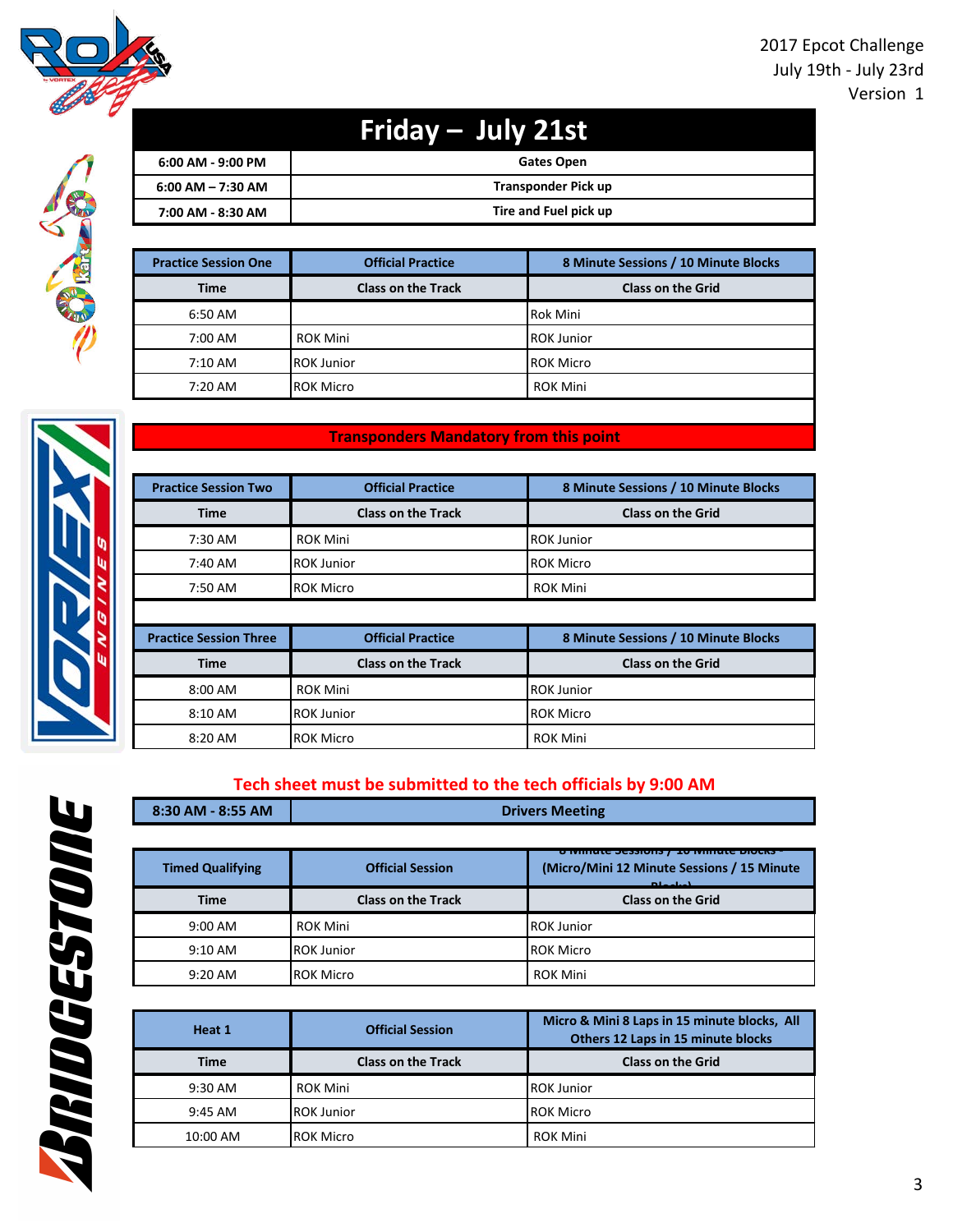2017 Epcot Challenge July 19th - July 23rd Version 1





| Heat 2      | <b>Official Session</b>   | Micro & Mini 8 Laps in 15 minute blocks, All<br>Others 12 Laps in 15 minute blocks |
|-------------|---------------------------|------------------------------------------------------------------------------------|
| <b>Time</b> | <b>Class on the Track</b> | <b>Class on the Grid</b>                                                           |
| $10:15$ AM  | <b>ROK Mini</b>           | <b>ROK Junior</b>                                                                  |
| 10:30 AM    | <b>ROK Junior</b>         | <b>ROK Micro</b>                                                                   |
| $10:45$ AM  | <b>ROK Micro</b>          | <b>ROK Mini</b>                                                                    |

| Heat 3      | <b>Official Session</b>   | Micro & Mini 8 Laps in 15 minute blocks, All<br>Others 12 Laps in 15 minute blocks |
|-------------|---------------------------|------------------------------------------------------------------------------------|
| <b>Time</b> | <b>Class on the Track</b> | <b>Class on the Grid</b>                                                           |
| 11:00 AM    | <b>ROK Mini</b>           | <b>ROK Junior</b>                                                                  |
| $11:15$ AM  | <b>ROK Junior</b>         | <b>ROK Micro</b>                                                                   |
| 11:30 AM    | <b>ROK Micro</b>          | <b>ROK Mini</b>                                                                    |



| <b>Pre Final</b> | <b>Official Session</b>   | Micro & Mini 12 Laps in 15 minute blocks, All<br>Others 15 Laps in 20 minute blocks |
|------------------|---------------------------|-------------------------------------------------------------------------------------|
| <b>Time</b>      | <b>Class on the Track</b> | <b>Class on the Grid</b>                                                            |
| 11:45 AM         | <b>ROK Mini</b>           | <b>ROK Junior</b>                                                                   |
| 12:00 PM         | <b>ROK Junior</b>         | <b>ROK Micro</b>                                                                    |
| 12:20 PM         | <b>ROK Micro</b>          | <b>ROK Mini</b>                                                                     |

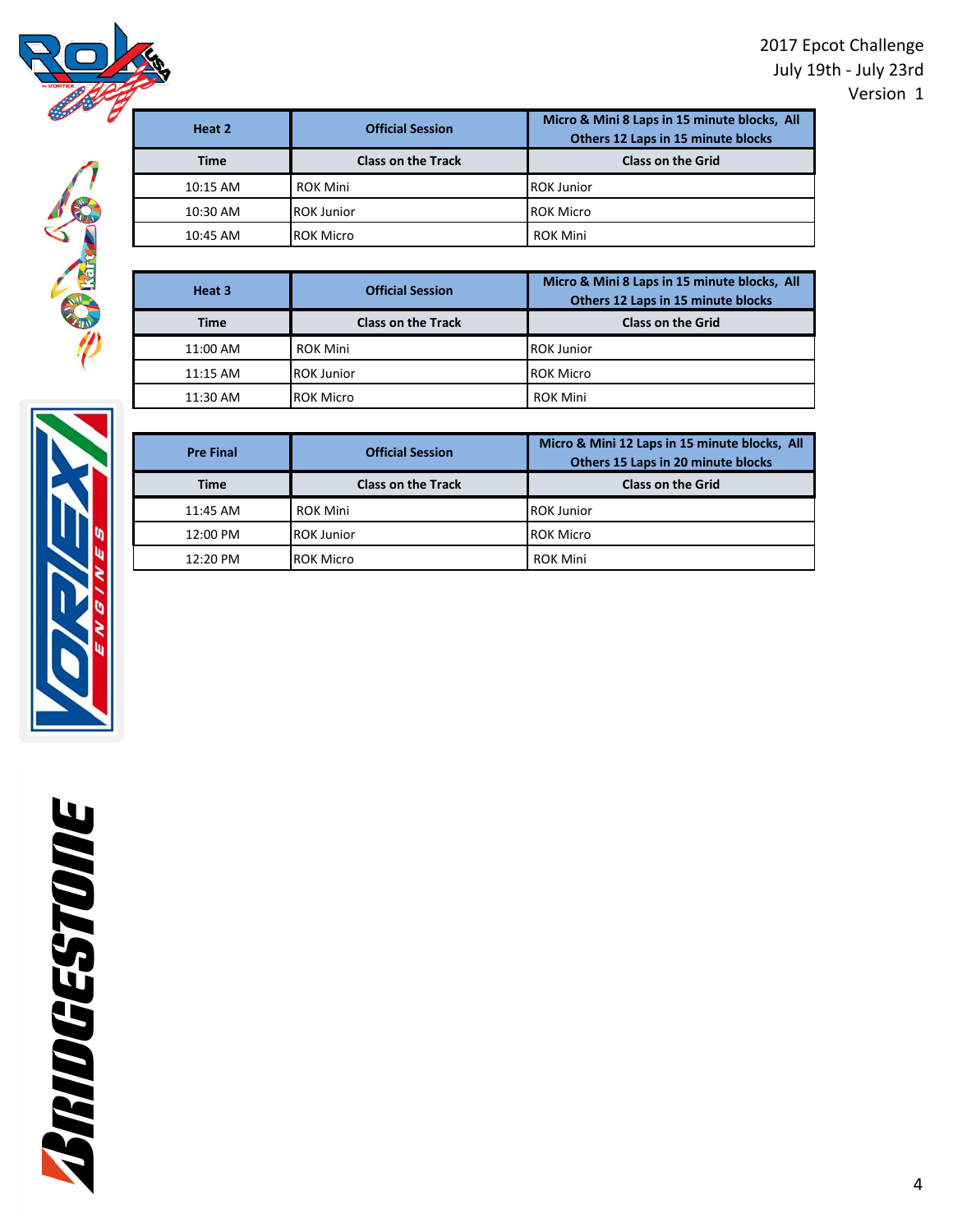

# **Saturday – July 22nd**

| $6:00$ AM - 9:00 PM  | <b>Gates Open</b>     |
|----------------------|-----------------------|
| $6:00$ AM $-7:30$ AM | Transponder Pick up   |
| 7:00 AM - 8:30 AM    | Tire and Fuel pick up |

| <b>Practice Session One</b> | <b>Official Practice</b>  | 8 Minute Sessions / 10 Minute Blocks |
|-----------------------------|---------------------------|--------------------------------------|
| <b>Time</b>                 | <b>Class on the Track</b> | <b>Class on the Grid</b>             |
| 6:50 AM                     |                           | <b>ROK Shifters</b>                  |
| 7:00 AM                     | <b>ROK Shifters</b>       | <b>ROK Master</b>                    |
| $7:10 \text{ AM}$           | <b>IROK Master</b>        | <b>ROK Senior</b>                    |
| $7:20 \text{ AM}$           | <b>IROK Senior</b>        | <b>ROK Shifters</b>                  |

### **Transponders Mandatory from this point**

| <b>Practice Session Two</b> | <b>Official Practice</b>  | 8 Minute Sessions / 10 Minute Blocks |
|-----------------------------|---------------------------|--------------------------------------|
| <b>Time</b>                 | <b>Class on the Track</b> | <b>Class on the Grid</b>             |
| 7:30 AM                     | <b>ROK Shifters</b>       | <b>ROK Master</b>                    |
| 7:40 AM                     | <b>ROK Master</b>         | <b>ROK Senior</b>                    |
| 7:50 AM                     | <b>IROK Senior</b>        | <b>ROK Shifters</b>                  |

| <b>Official Practice</b><br><b>Practice Session Three</b> |                           | 8 Minute Sessions / 10 Minute Blocks |  |
|-----------------------------------------------------------|---------------------------|--------------------------------------|--|
| <b>Time</b>                                               | <b>Class on the Track</b> | <b>Class on the Grid</b>             |  |
| $8:00 \text{ AM}$                                         | <b>ROK Shifters</b>       | <b>IROK Master</b>                   |  |
| $8:10 \text{ AM}$                                         | <b>ROK Master</b>         | <b>ROK Senior</b>                    |  |
| 8:20 AM                                                   | <b>ROK Senior</b>         | <b>ROK Shifters</b>                  |  |

## **Tech sheet must be submitted to the tech officials by 9:00 AM**

| 8:30 AM - 8:55 AM |  |
|-------------------|--|

**Drivers Meeting**

| <b>Timed Qualifying</b> | <b>Official Session</b>   | 8 Minute Sessions / 10 Minute Blocks |
|-------------------------|---------------------------|--------------------------------------|
| <b>Time</b>             | <b>Class on the Track</b> | <b>Class on the Grid</b>             |
| $9:00 \text{ AM}$       | <b>ROK Shifters</b>       | <b>ROK Master</b>                    |
| $9:10 \text{ AM}$       | <b>ROK Master</b>         | <b>ROK Senior</b>                    |
| $9:20$ AM               | <b>ROK Senior</b>         | <b>ROK Shifters</b>                  |

| Heat 1      | <b>Official Session</b>   | 12 Laps in 15 minute blocks |
|-------------|---------------------------|-----------------------------|
| <b>Time</b> | <b>Class on the Track</b> | <b>Class on the Grid</b>    |
| $9:30$ AM   | <b>ROK Shifters</b>       | <b>ROK Master</b>           |
| $9:45$ AM   | <b>ROK Master</b>         | <b>ROK Senior</b>           |
| 10:00 AM    | <b>IROK Senior</b>        | <b>ROK Shifters</b>         |



**BRIDGESTOIRE**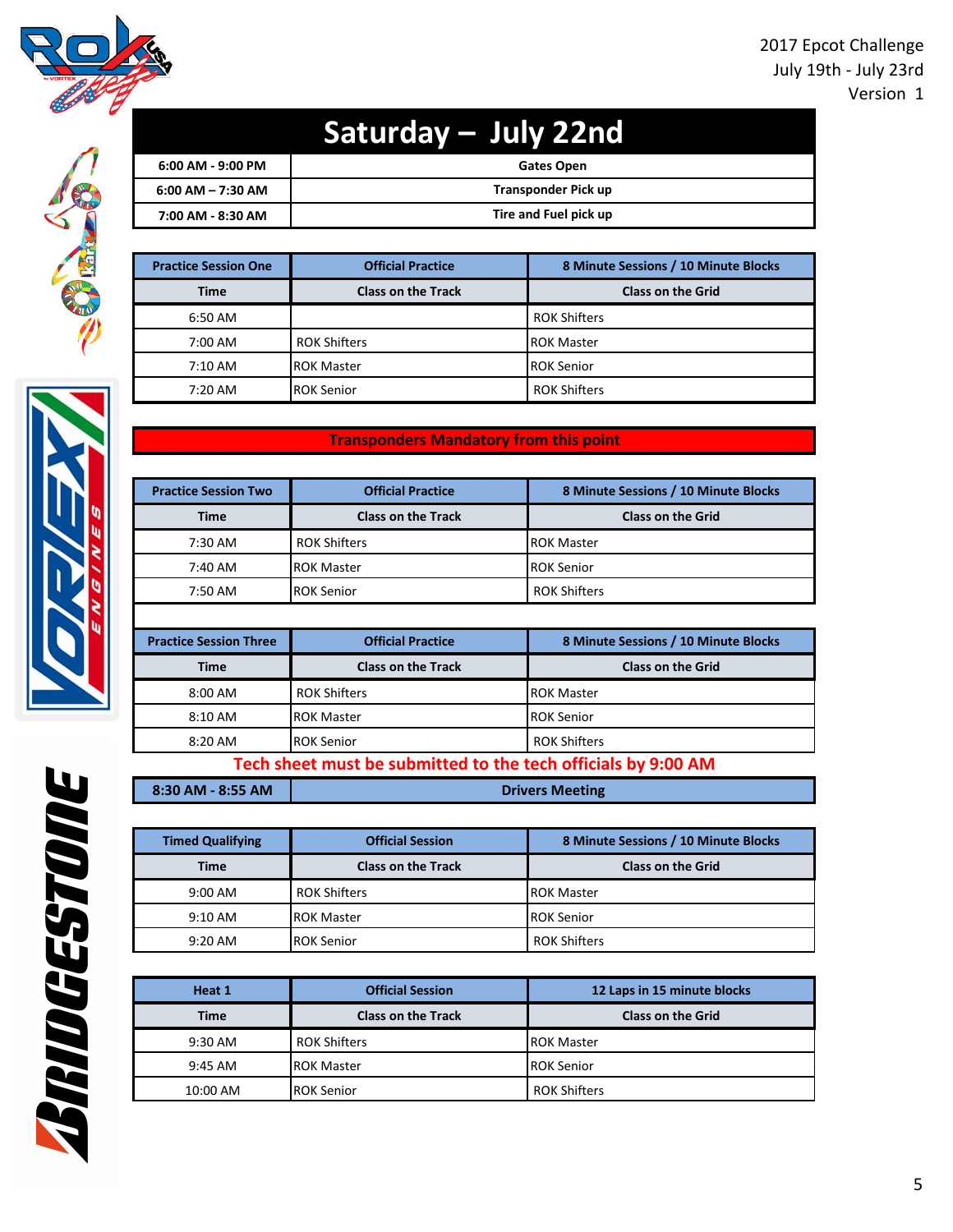2017 Epcot Challenge

July 19th - July 23rd



| Heat 2      | <b>Official Session</b>   | 12 Laps in 15 minute blocks | Version 1 |
|-------------|---------------------------|-----------------------------|-----------|
| <b>Time</b> | <b>Class on the Track</b> | <b>Class on the Grid</b>    |           |
| $10:15$ AM  | <b>ROK Shifters</b>       | <b>ROK Master</b>           |           |
| 10:30 AM    | <b>IROK Master</b>        | <b>ROK Senior</b>           |           |
| 10:45 AM    | <b>IROK Senior</b>        | <b>ROK Shifters</b>         |           |
|             |                           |                             |           |

| Heat 3      | <b>Official Session</b>   | 12 Laps in 15 minute blocks |
|-------------|---------------------------|-----------------------------|
| <b>Time</b> | <b>Class on the Track</b> | <b>Class on the Grid</b>    |
| 11:00 AM    | <b>ROK Shifters</b>       | <b>IROK Master</b>          |
| $11:15$ AM  | <b>ROK Master</b>         | <b>ROK Senior</b>           |
| 11:30 AM    | <b>ROK Senior</b>         | <b>ROK Shifters</b>         |



| <b>Pre Final</b> | <b>Official Session</b>   | 16 Laps in 20 minute blocks |
|------------------|---------------------------|-----------------------------|
| Time             | <b>Class on the Track</b> | <b>Class on the Grid</b>    |
| 11:45 AM         | <b>ROK Shifters</b>       | <b>ROK Master</b>           |
| 12:05 PM         | <b>ROK Master</b>         | <b>ROK Senior</b>           |
| 12:25 PM         | <b>ROK Senior</b>         | <b>ROK Shifters</b>         |